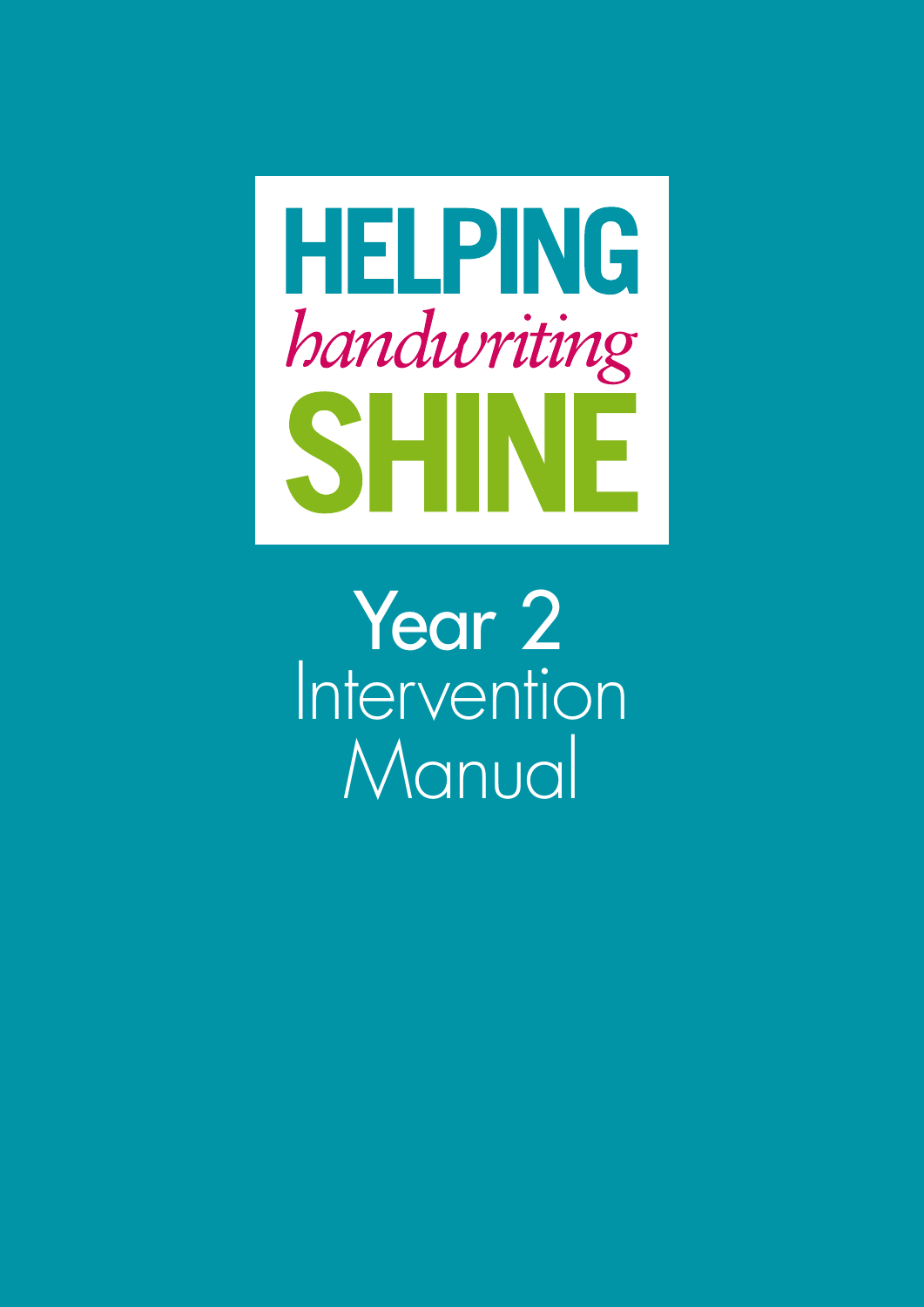## **UNIVERSITY OF LEEDS**

This booklet is the result of a collaboration between the Education Endowment Foundation, the SHINE schools consortium in Bradford, the Born in Bradford project (within the Bradford Institute of Health Research), and the University of Leeds.

The goal of this partnership is to give every child the best possible start in life. There is a large body of research showing that it is critical for a child to acquire good handwriting skills in primary school. The consequences of poor handwriting affect a child's mental and physical health as well as their educational outcome. Nevertheless, there is overwhelming evidence that shows a number of children struggle to acquire this crucial ability.

The good news is that there is a robust body of evidence that shows it is possible to support children with handwriting problems through targeted exercises – education really does work! The purpose of this booklet is to provide collated information on techniques that have been shown to be effective following rigorous scientific evaluation.

The evidence base has been informed by individuals recognised as being world experts in the area. The initial exercises were advised by the previous and current Chairs of the National Handwriting Association (Professor Anna Barnett, Dr Mellissa Prunty, and Dr Angela Webb). The scientific rationale was developed and assessed for suitability by the creators of the 'gold standard' assessment of motor skill in children (Professor David Sugden and Professor Sheila Henderson). In addition, sensorimotor and developmental psychology experts at the University of Leeds gave guidance on the latest science on learning.

This allows us the greatest confidence that we can really make a difference to the lives of the children who participate in this programme.

Scientific research shows us, however, that one of the biggest factors in a successful intervention is the person delivering the programme. I would therefore like to take this opportunity to thank you for supporting the children in your care and exhort you to really try to ensure that the children participate fully within the eight-week programme and beyond. There is no doubt that the greater the engagement of the child the better the outcome – and this can really make a difference to the education and health of the children in your care.

Yours faithfully,

## M Mon-Williams

Professor Mark Mon-Williams School of Psychology University of Leeds Leeds, LS2 9JT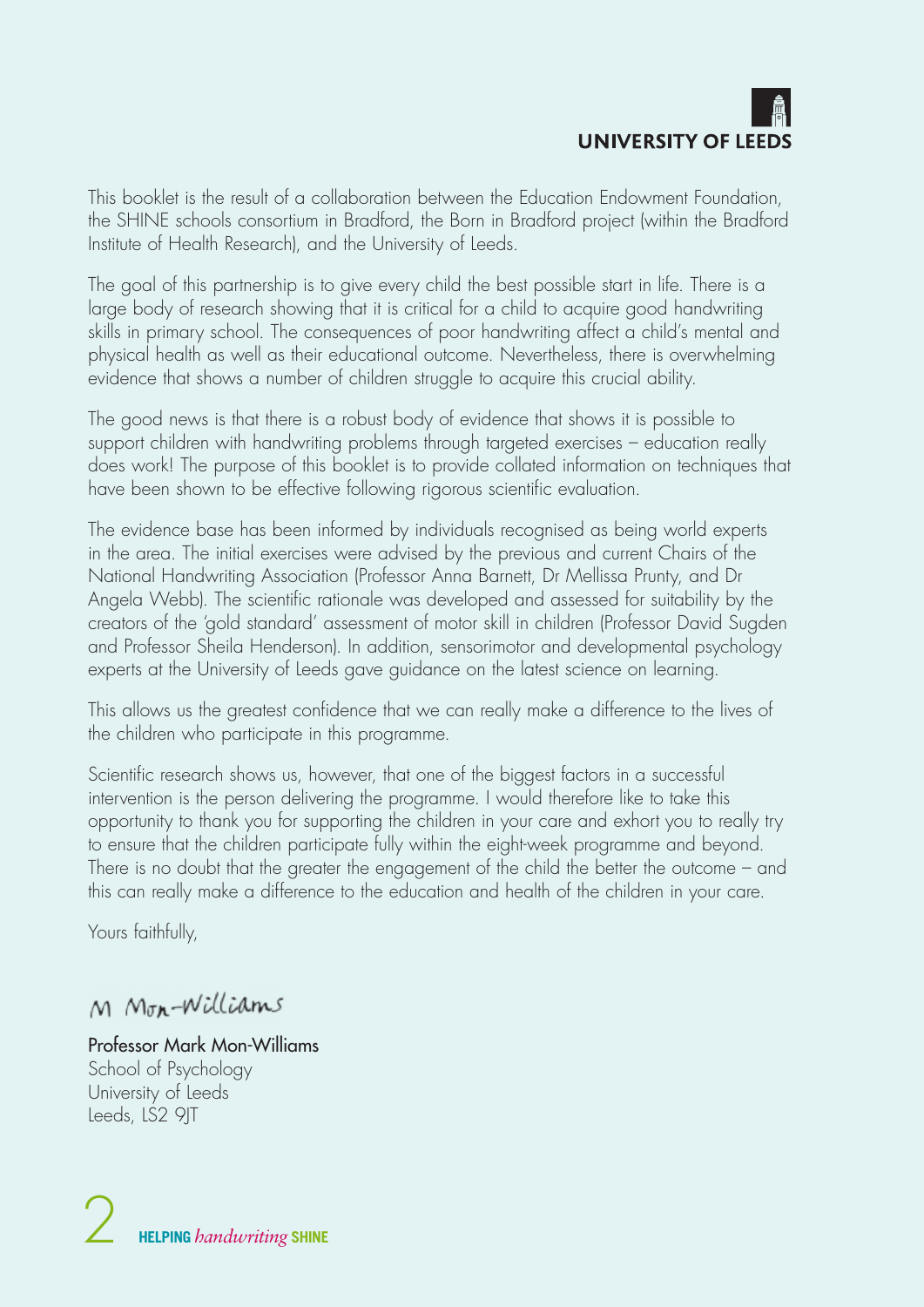## Contents

| 4               |    |
|-----------------|----|
|                 |    |
|                 |    |
| $\bigcirc$      |    |
|                 |    |
| $\mathcal{Z}$   |    |
|                 |    |
|                 |    |
|                 |    |
|                 | 29 |
|                 |    |
| $\vert B \vert$ |    |
|                 |    |
|                 |    |
| E)              |    |
| F)              |    |
|                 |    |
|                 |    |
| $\vert$         |    |
|                 |    |